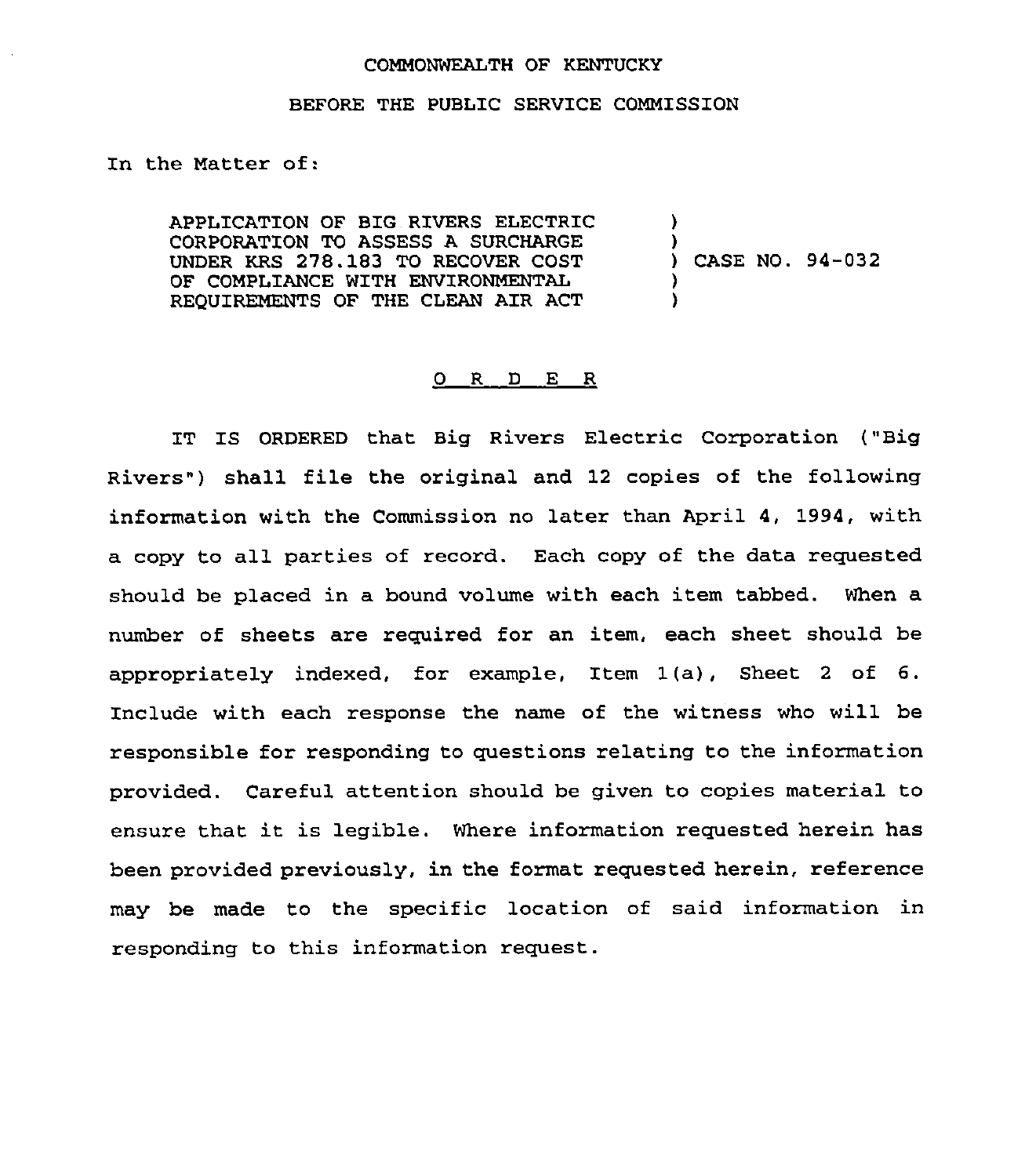1. Refer to Big Rivers' response to Item 15 of the Commission's Order dated January 14, 1994 in Case No. 93-065.<sup>1</sup> Provide an electronic or hard copy of the spreadsheet shown on pages 18 through 28 for each of the seven acid rain compliance plans. Provide a column-by-column explanation of the information contained in the spreadsheet.

<sup>2</sup> . Refer to the response to Item 15. Provide a sample calculation to illustrate the formulas required to derive the values in the columns labeled "calc" on pages <sup>18</sup> and 20.

<sup>3</sup> . In its response to Item 37, Big Rivers states that no precipitator investments were planned. However, the Burns & McDonnell study (Attachment B of Exhibit DS-1) states that the main reason that fuel switching will require complete replacement of precipitator equipment is that the existing precipitator equipment is likely to be nearing the end of its useful life. It also suggests that particulate emission controls may become tighter due to the Clean Air Act Amendments of 1990 {"CAAA"). Explain the discrepancy between Big Rivers' statements and Burns & McDonnell study.

4. Refer to the response to Item 37:

a. What is the surface collection area of the precipitator equipment expressed as the ratio of plate area (in

 $-2-$ 

 $\mathbf{1}$ Case No. 93-065, City of Henderson, Kentucky, City of Henderson Utility Commission, and Big Rivers Electric Henderson Utility Commission, and Big Rivers Electric<br>Corporation Application for Certificate of Public Convenience and Necessity and to File Plan for Compliance with Clean Air Act and Impose Environmental Surcharge.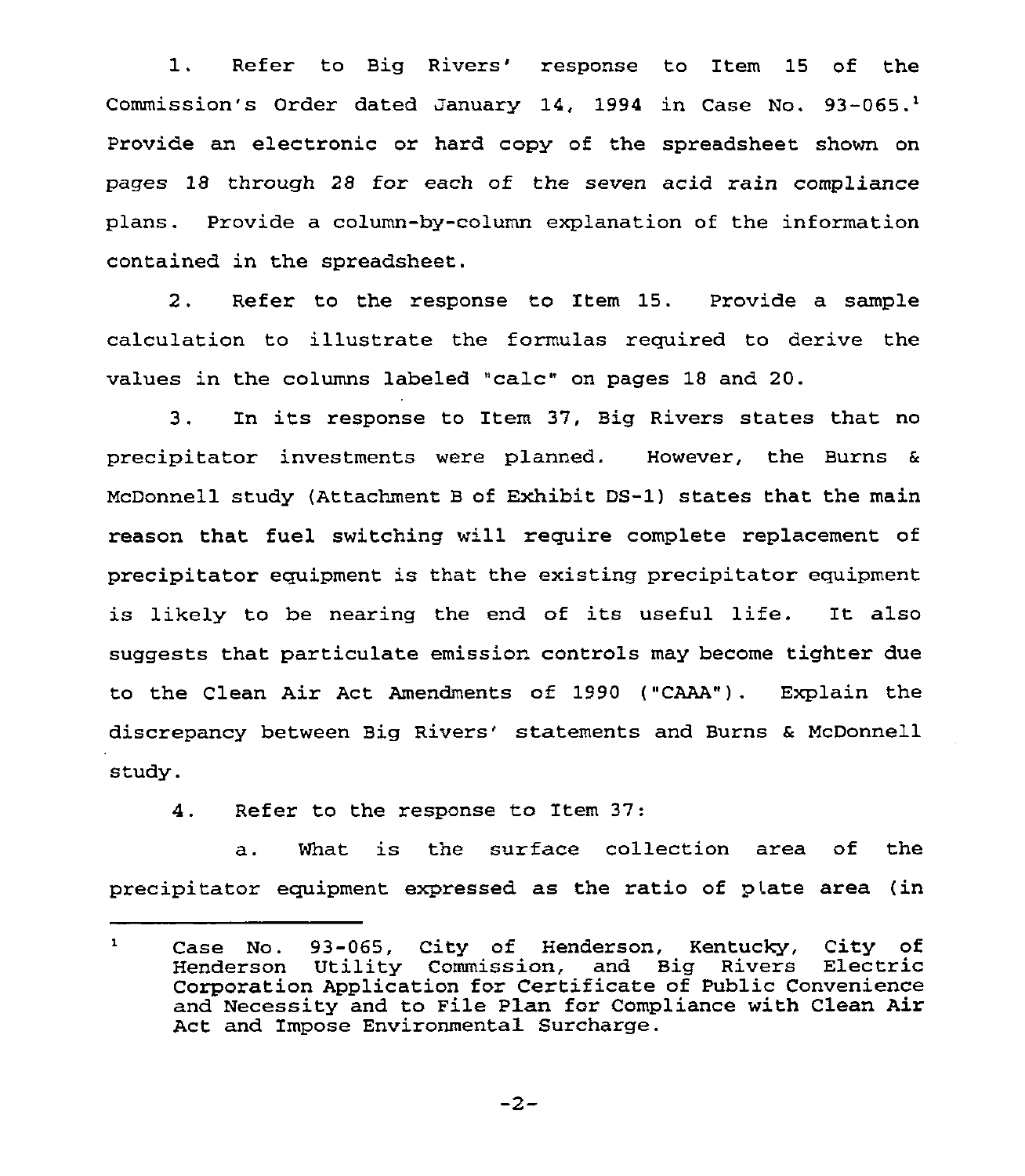square feet) to gas volume (in cubic feet per second) at the Coleman and Station Two generating units?

b. What are the current particulate emission limits and opacity limits for these units? When were these limits established? How many times have these limits been exceeded over the last three years?

c. Is the geographical region that contains Big generating units in compliance with ambient air quality standards? Explain.

d. Provide a status report on ongoing activities by the U.S. Environmental Protection Agency {"EPA") and the Kentucky Natural Resources and Environmental Protection Cabinet to ensure that Big Rivers is in compliance with ambient air quality standards. To the best of Big Rivers knowledge, what changes to existing regulations are these agencies currently evaluating?

e. What are the "future particulate emission control requirements" referenced in Attachment B of Exhibit DS-1 on page 7? How is Big Rivers incorporating the probability of these requirements in its planning? What controls will be required if these requirements are implemented?

f. If particulate emission control requirements are tightened in the future and Station Two is scrubbed as planned, what controls will be required at Station Two?

5. Are any precipitator investments required to install the flue gas desulfurization system ("FGD" or "scrubber") at Station Two?

 $-3-$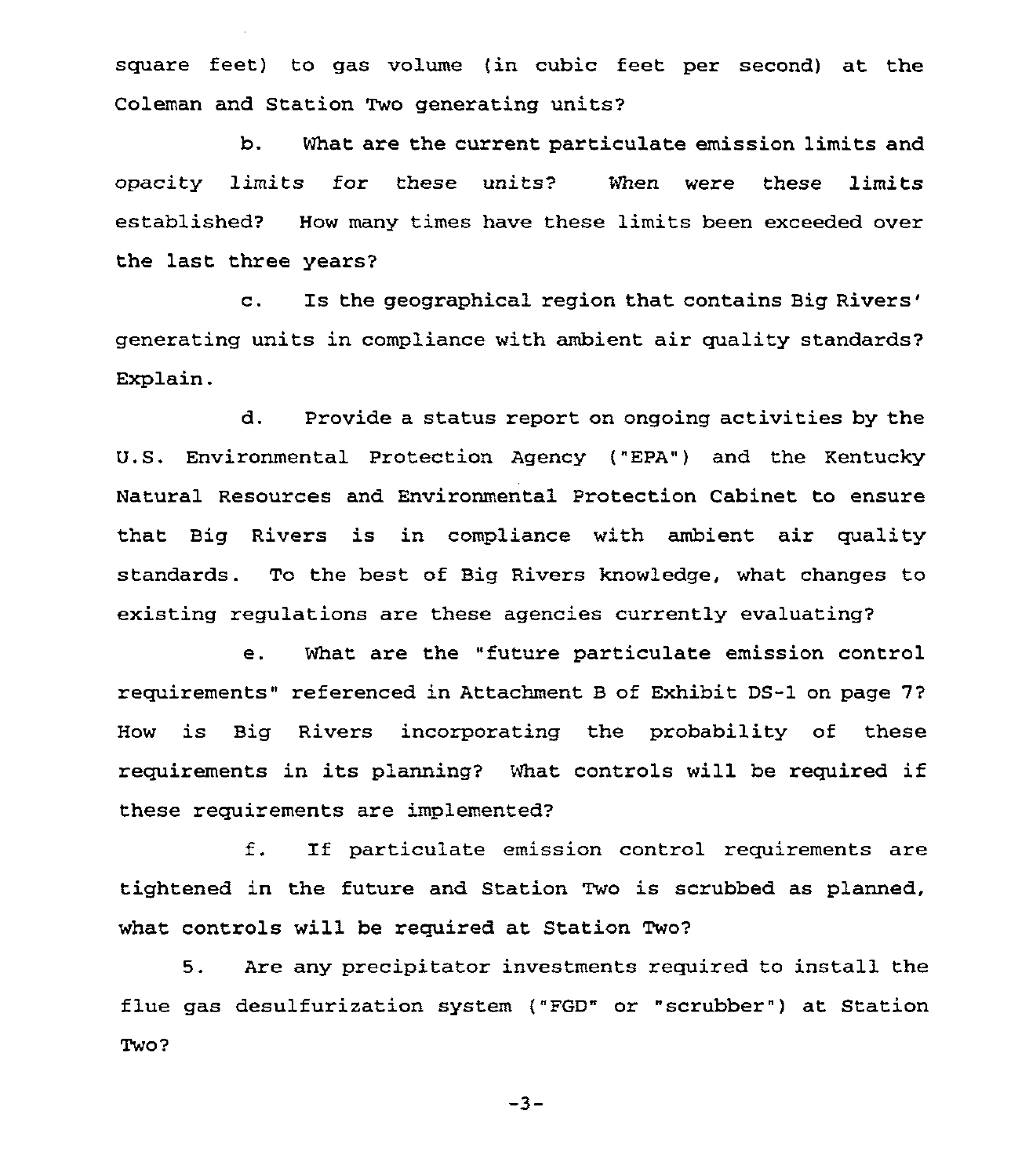6. Refer to the response to Item 37(d)

a. Does the location or other characteristics of the precipitator equipment make it difficult to expand the surface collection area by adding additional collecting plates? What are the technical constraints? Explain.

b. Did Big Rivers conclude that precipitators needed to be replaced for reasons unrelated to Title IV (acid rain) of the CAAA? If yes, what are these reasons?

c. Provide Big Rivers' analysis of the relationship of required plate area to sulfur content. If this analysis does not exist, explain why Big Rivers did not analyze this relationship.

d. Did Big Rivers confirm the conclusions of Burns & McDonneil in any way? If no, explain why not. If yes, explain how these conclusions were confirmed.

7. Refer to the response to Item 14. Expand on this response to include the input files for the UPLAN analysis of Plans 1-7.

8. Refer to the response to Item 23:

a. What is the approximate cost per ton of lime and how many tons of lime will be needed to operate the scrubber from 1995 to 1998?

b. What is the approximate cost per ton of scrubber waste disposal and how many tons of waste will be generated from 1995 to 1998?

c. What is the cost of labor that is an input to the estimate of operating and maintenance ("0&M") costs? Provide the

 $-4-$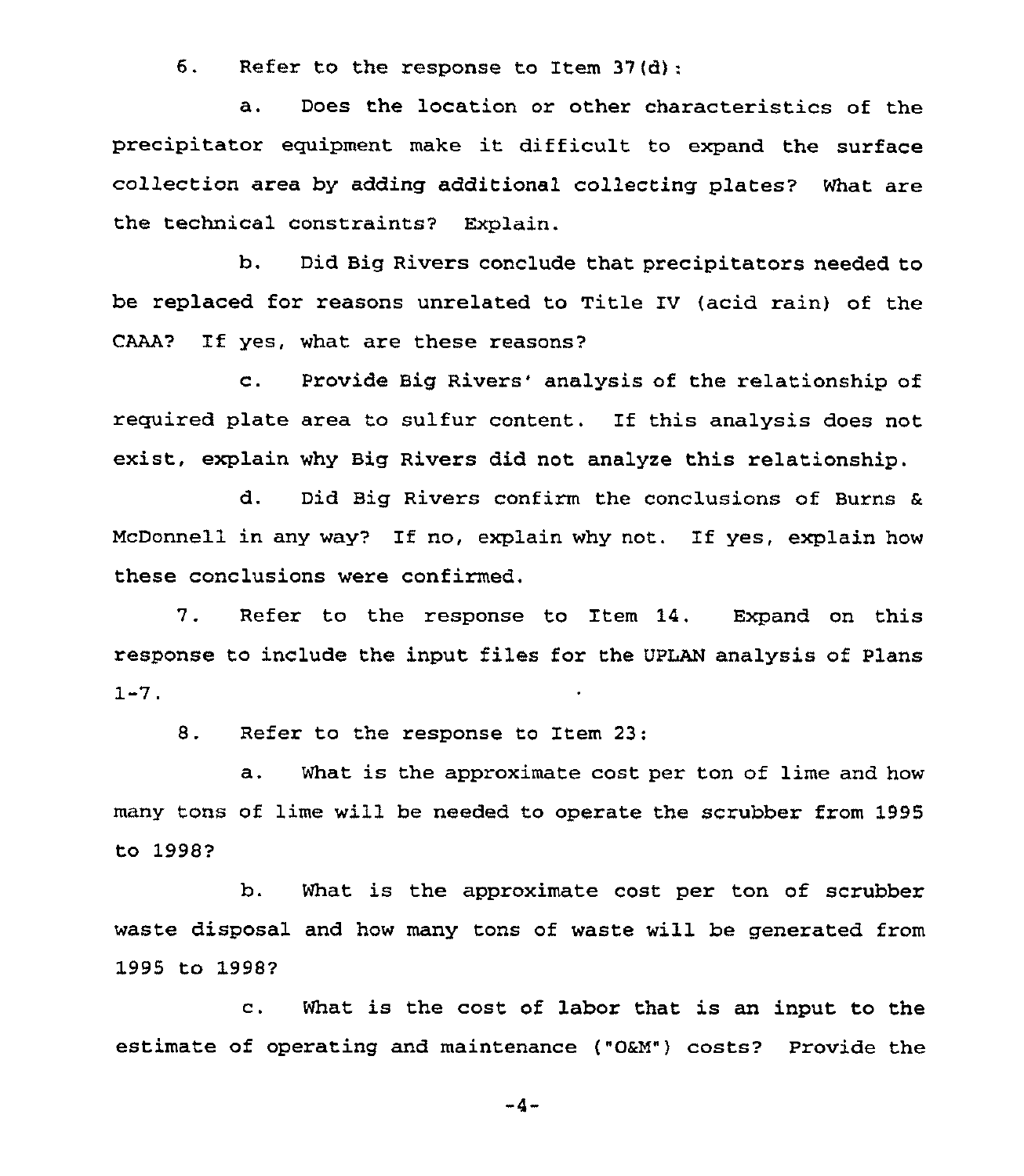labor cost referenced on page 19 of Exhibit DS-1, which was supplied to Burns & McDonnell.

d. Describe the process used to estimate fixed operating costs from 1995 to 1998. Explain why this process is reasonable and appropriate for estimating these costs.

9. Refer to the response to Item 28. In Exhibit DS-1 on page 22, Big Rivers states that it has analyzed <sup>a</sup> blended coal with a sulfur content of 2.3 lbs. sulfur dioxide ("SO,") per MMBtu and a blended coal with 2.6 lbs. SO, per MMBtu:

a, What are the components of these blends'? (Include in this response the sulfur content, coal sources, and Btu content of the inputs to the blend.) State the resulting sulfur content and Btu content of the blended coals.

b. Why did Big Rivers analyze blends rather than estimate the cost of purchasing these coals without blending?

c. Does blending add to the costs of these coals? If yes, how much?

d. How will the blending be accomplished?

10. The near-term rate impacts of the range of acid rain compliance plans available to Big Rivers are relevant to this proceeding. Provide all the information requested in Item 29.

11. Refer to the responses to Items <sup>30</sup> and 31:

a. Provide workpapers (or other documentation) of the process used by the Construction Department to develop coal prices.

b. Do the barge rates quoted include handling or transfers of the coal?

 $-5-$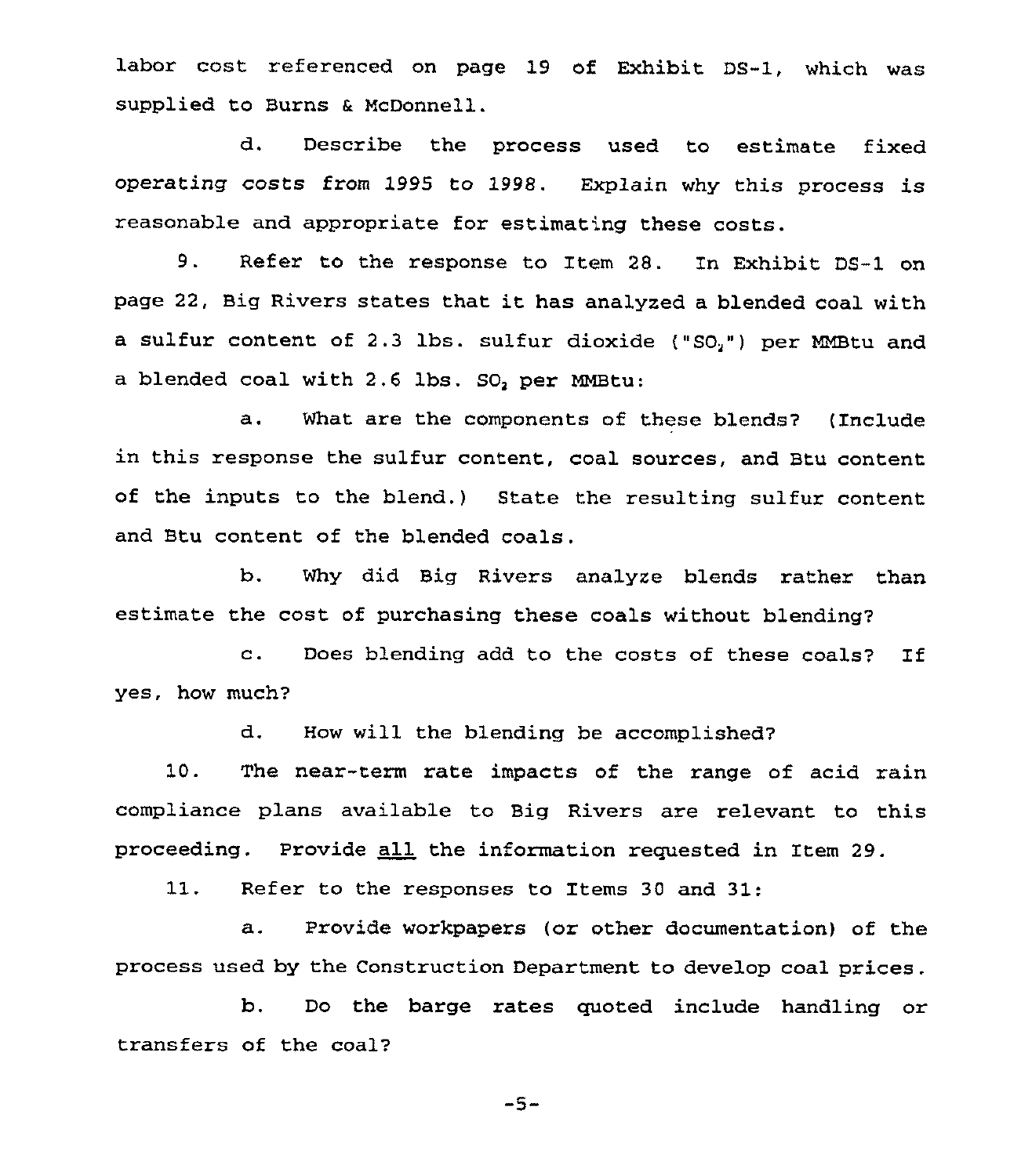12. Big Rivers' response to Item 36 indicates that the fuel costs presented in Attachment <sup>A</sup> of Exhibit DS-1 represent the cost of new supplies in numerous different years. Provide the cost of new supplies if Big Rivers were to burn these coals in 1995.

13. Refer to the response to Item 39:

a. Complete the table to provide all of the fuel cost information requested, including the \$/MMBtu and annual fuel cost for the baseline coal and the \$ /MMBtu and the annual fuel cost of the fuel burned with the SO, compliance alternative. Note that Item <sup>39</sup> does not request incremental fuel costs. It requests the fuel cost included in the baseline and the fuel cost that is included with the SO<sub>2</sub> removal option.

b. The levelized annual SO, removal cost reported in the response does not represent the sum of annual fuel cost, annual capital cost, variable 0&M cost, and fixed 0aM cost. Are any other costs included in the annual SO, removal cost that are not listed in the table? If yes, provide these costs.

c. Provide each calculation required to determine the annual SO<sub>2</sub> removal cost from the data reported in the tables. If the calculations are the same for each SO<sub>2</sub> removal option, provide one example.

d. Provide all calculations required to determine the MMBtus of fuel consumed per year. Indicate if these values can be derived from the information listed in the tables.

$$
-6-
$$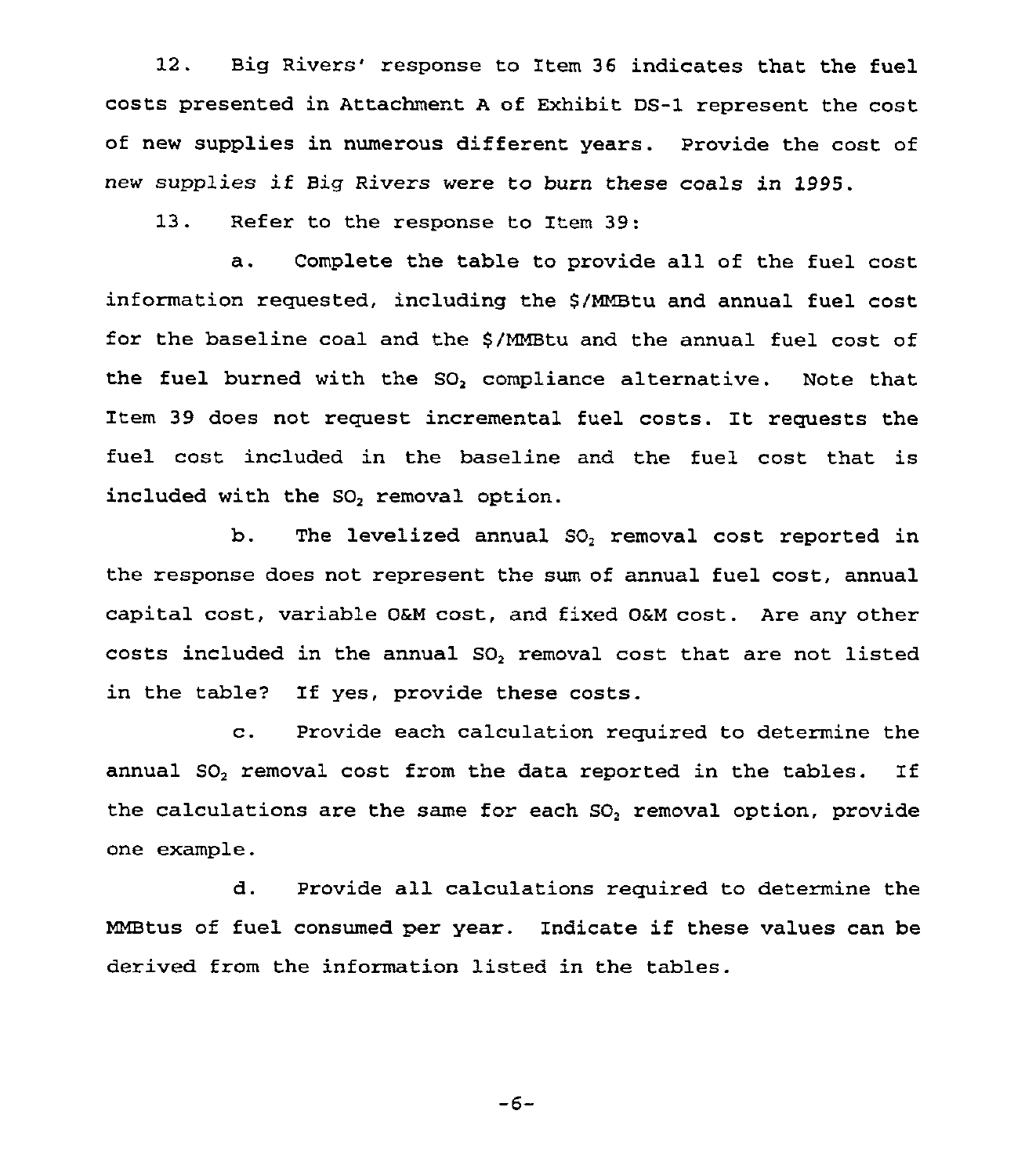14. Using the same format as that used in response to Item 39, provide the dollar per ton SO, removed of the Station Two scrubber.

15. Big Rivers has conducted test burns of various coals in its analysis of acid rain compliance. Provide all existing studies, reports or other documentation of the results of these test burns.

16. Refer to the responses to Items 72 and 39:

a. Provide all workpapers, studies and analyses that support Big Rivers' estimate of the carrying cost of 11.5%.

b. Provide all workpapers, studies, and analyses that support Big Rivers' estimate of a 10.72% fixed charge rate. This fixed charge rate is apparent in Big Rivers' response to Item 39 as all capital investment costs are annualized by multiplying by this value.

17. Provide the economic and technical studies that justify investments in nitrogen oxide  $(^{\circ}NO_x^{\circ})$  control equipment by Big Rivers. If no studies exist, describe the evaluation process that was followed to support these investments. At minimum, indicate sources of cost data, alternatives considered, vendor bidding processes, decision criteria, methodologies and tools used for the analysis.

18. Provide the economic and technical studies that justify investments in Continuous Emission Monitoring equipment by Big Rivers. If no studies exist, describe the evaluation process that was followed to support these investments. At minimum, indicate

 $-7-$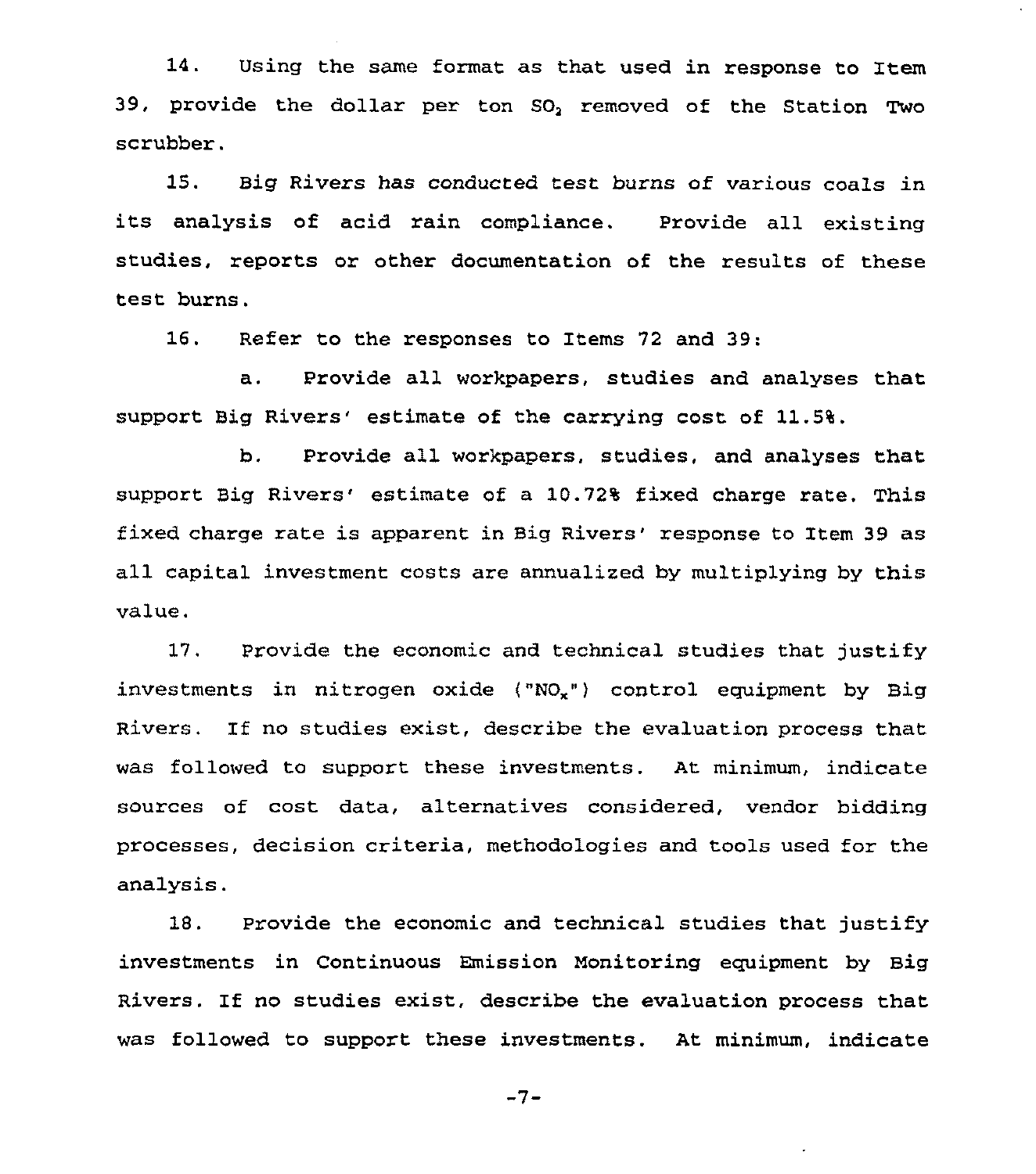sources of cost data, alternatives considered, vendor bidding processes, decision criteria, methodologies and tools used for the analysis.

19. Provide Big Rivers' vendor bid specifications for NO<sub>x</sub> control systems.

20. Provide a detailed explanation of how requirements for NO" emissions under Title I of the CAAA are considered in Big Rivers' planning for compliance with Title IV NO<sub>x</sub> requirements.

21. Refer to the response to Item 89. Describe the services provided by Liberty Consulting and provide any reports prepared by this consultant.

22. Describe Big Rivers' dispatching procedures which are reflected in the UPLAN production costing model.

a. What type of dispatch method (incremental cost dispatch or average cost dispatch) is used?

b. Is the dispatch adjusted to reflect must-take contract commitments?

c. Big Rivers' load forecast assumes that all surplus power will be marketed off-system. These values are shown in the load forecasts under the planned sales category. If this power cannot be sold, at which unit(s) will generation be reduced to reflect the lower load requirements? Provide a response for the years 1995, 2000, and 2010.

d. Is the operation of Station Two insensitive to load variations? Explain.

 $-8-$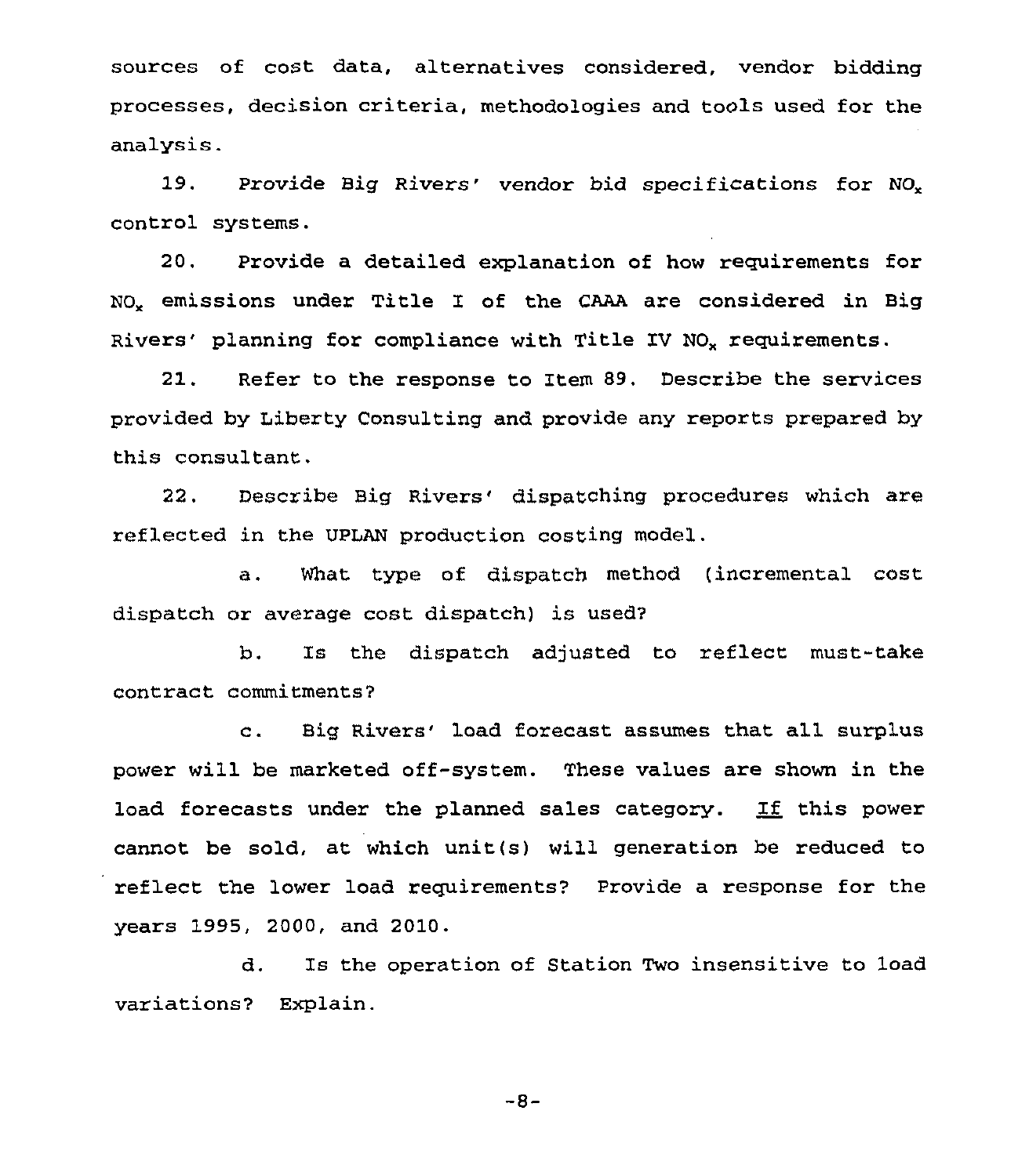e, Is there any level of load at which a fuel switching strategy would be less expensive than a scrubbing strategy' Explain.

23. Refer to the response to Item 38. Big Rivers' analysis of Powder River Basin coal assumes that investments will be made to maintain the full output of the generating unit. Given Big margin, it could choose to accept a derate thus moderatin the capital investment that would be required. Explain whether this assumption introduces a significant bias to the analysis of this option.

24. The response to Item 57 indicates that the deduction of the proceeds from the sale of extension and transfer allowances is in conformance with generally accepted accounting principles. Does this response reflect the position of Big Rivers' external auditors? Provide any written opinions from the auditors which address this issue.

25. Big Rivers proposes on page <sup>7</sup> of West's testimony that acquired allowances will be treated as a capitalized investment until used or sold:

a. What rate of return will be applied to allowance inventories? Why is this rate appropriate?

b. How will Big Rivers determine when allowances are used? Provide a response for base allowances, purchased allowances, and allowances that are banked due to over-control of SO, emissions.

 $-9-$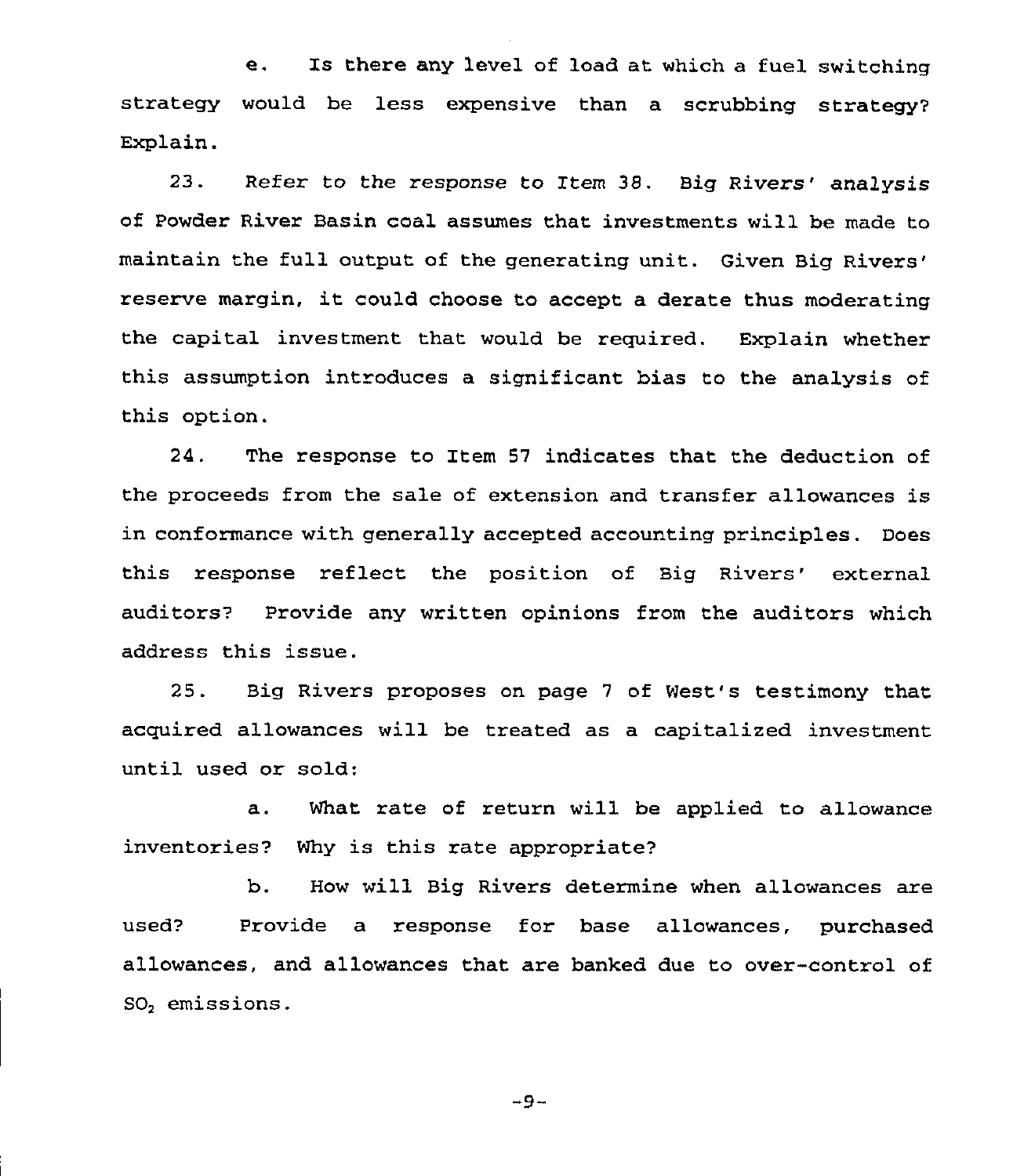c, What inventory method(s) (e.g., LIFO, FIFO, etc.) will be used to determine when allowance are used?

26. Big Rivers plans to record the cost of allowances by vintage year. response for: What is the cost of an allowance? Provide a

a. Allocated (base) emission allowances from EPA.

b. Purchased allowances.

c. Banked allowances that result from over-control of SO, emissions.

27. Refer to the response to Item 69. Big Rivers notes that base allowances will be fully amortized in the year that they are used. Indicate how the amortization of gains and losses will be completed for allowance transactions other than base allowances.

28. Refer to the response to Item 86:

a. According to West's testimony, page 17 of 42, the baseline is intended to represent costs associated with existing pollution control equipment. How does Big Rivers determine the baseline demand-related costs that are due to environmental compliance? Provide all workpapers and documentation. Provide a response for each category of cost.

b. How does Big Rivers determine the baseline energyrelated costs that are due to environmental compliance. Provide all workpapers and documentation. Provide a response for each category of cost.

c. How does Big Rivers determine the baseline inventory costs that are due to environmental compliance? Provide all

 $-10-$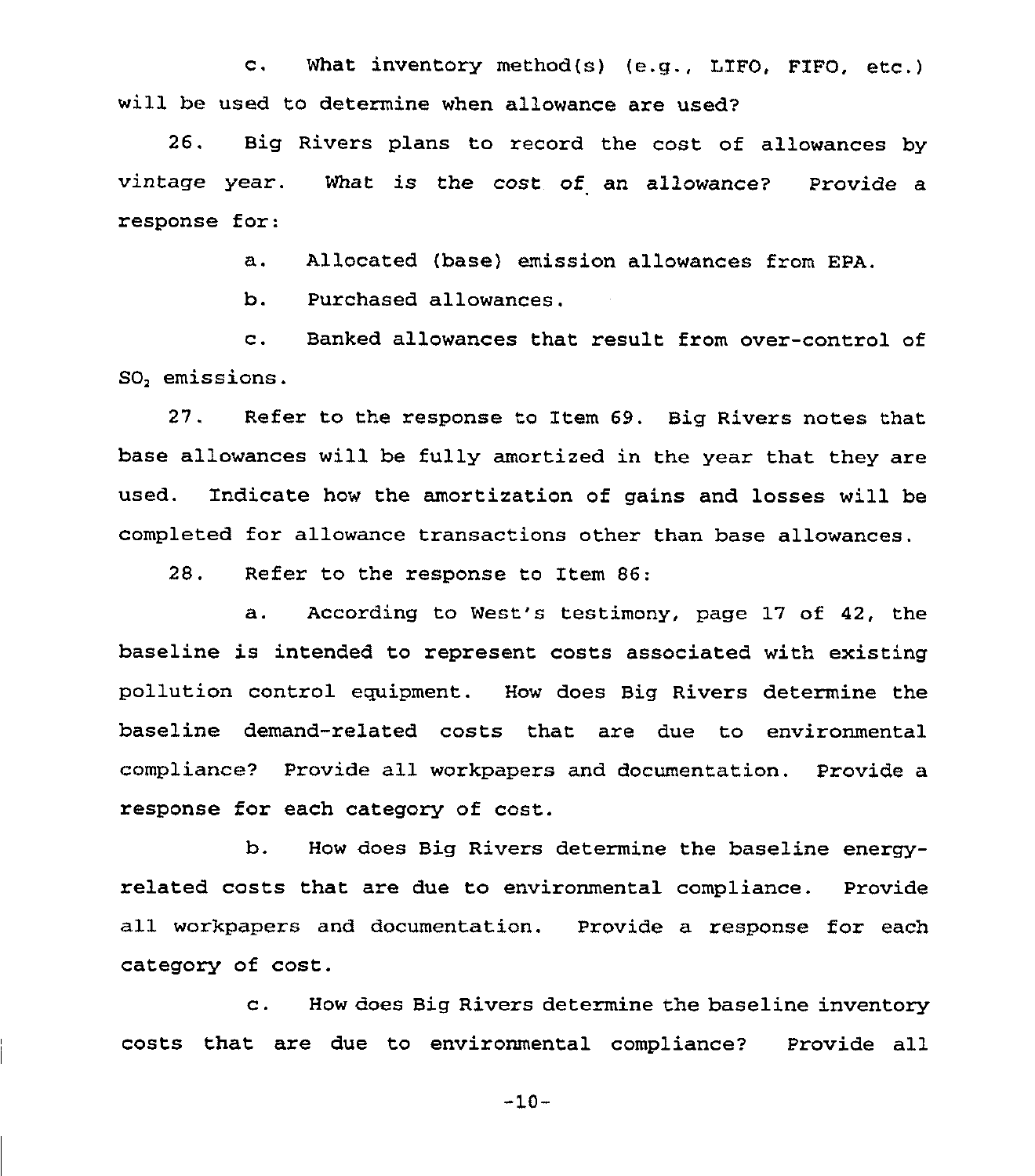workpapers and documentation. Provide a response for each category of cost.

29. Provide a copy of Big Rivers' Request for Proposals and all vendor bid specifications used for the Station Two scrubber project.

30. The new precipitator which Big Rivers concluded is required if it switches to compliance coal will meet <sup>a</sup> particulate emission limit of 0.03 lbs SO, per MMBtu which is significantly lower than the existing limits for Coleman and Station Two. What is the cost of a new precipitator that meets the existing particulate and opacity limits at these units?

31. For the Station Two scrubber, what are the procedures for identifying contractor failure to perform?

32. Refer to the response to Item 21 regarding reliability and warranties for scrubber equipment:

a. Has Big Rivers developed contingency plans in the event of a scrubber outage? If no, describe the timetable for developing a contingency plan.

b. If yes, describe these contingency plans. Do the plans include an allowance reserve or the use of low-sulfur coal?

33. What are the estimated parasitic power losses caused by the scrubber in megawatts during full load operation?

34. Refer to the response to Item 22. Explain how the Station Two scrubber cost estimate of \$45.5 million including contingency and allowance for funds used during construction

-11-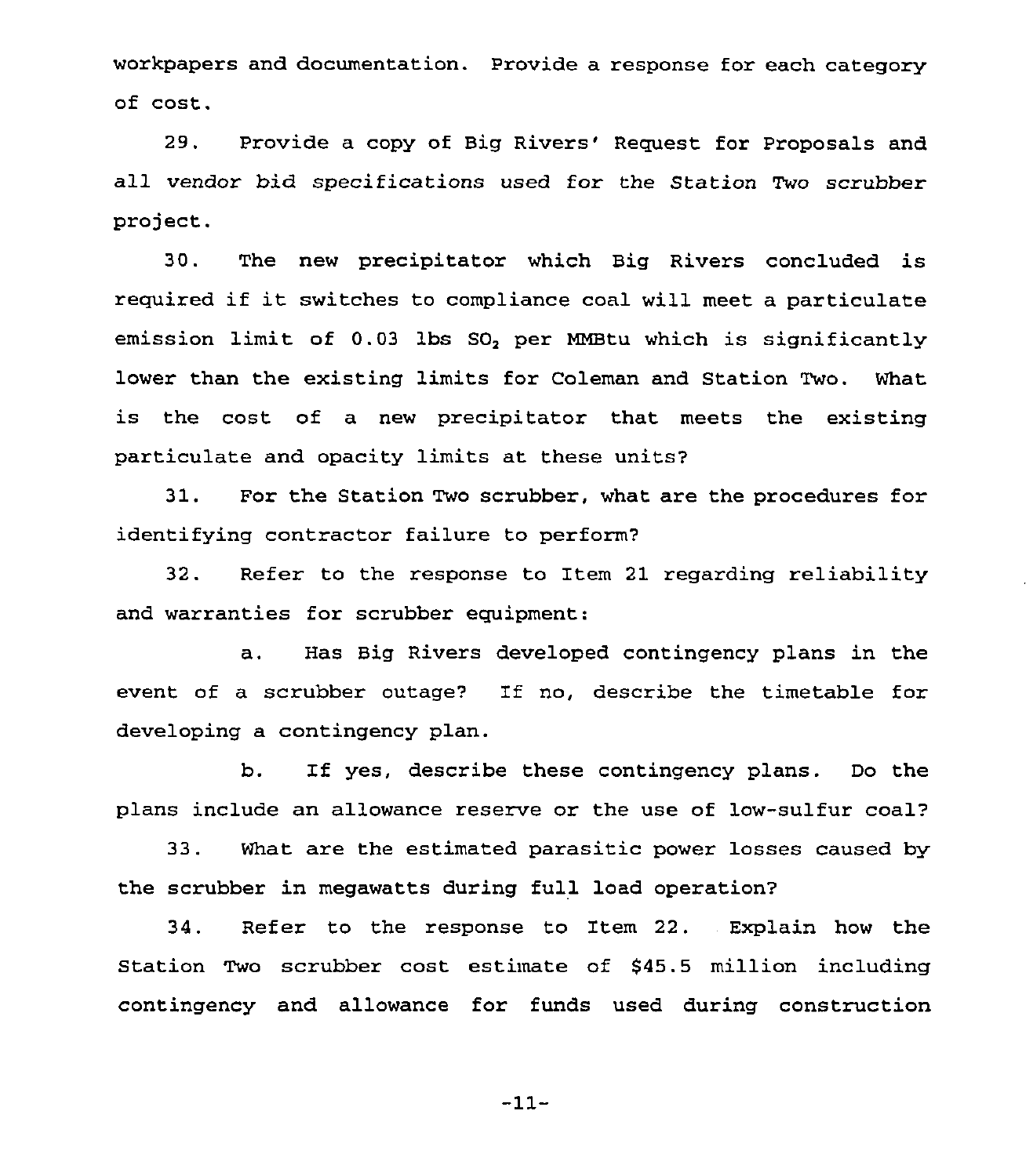("AFUDC") or interest during construction ("IDC") is affected by the following events:

a. General inflation.

b. Sub-contractor cost overruns. Are these contracts being executed on a firm turnkey basis with respect to cost overruns?

35. Describe Big Rivers' vendor selection process. What criteria were utilized to select the main contractor and subcontractors? How did Big Rivers ensure a competitive bidding process'

36. Refer to the response to Item 39. If a generating unit produces fewer megawatts of output as a result of installing an SO, removal technology, there is an economic value to the lost capacity that should be considered in the analysis of compliance options. Describe Big Rivers' approach to considering capacity derates in the screening analysis of alternative acid rain compliance plans.

a. Was the derate resulting from the Station Two scrubber considered?

b. The capacity that is lost could have been available for off-system sales. Did Big Rivers use the market value of this capacity as the economic value in its screening analysis? If not, explain the method used by Big Rivers.

37. Refer to the response to Item 39. Did Big Rivers consider the economic value of reductions in unit heat rates in the screening analysis to develop cost per ton SO<sub>2</sub> removed information? If not, explain how this factor was considered.

 $-12-$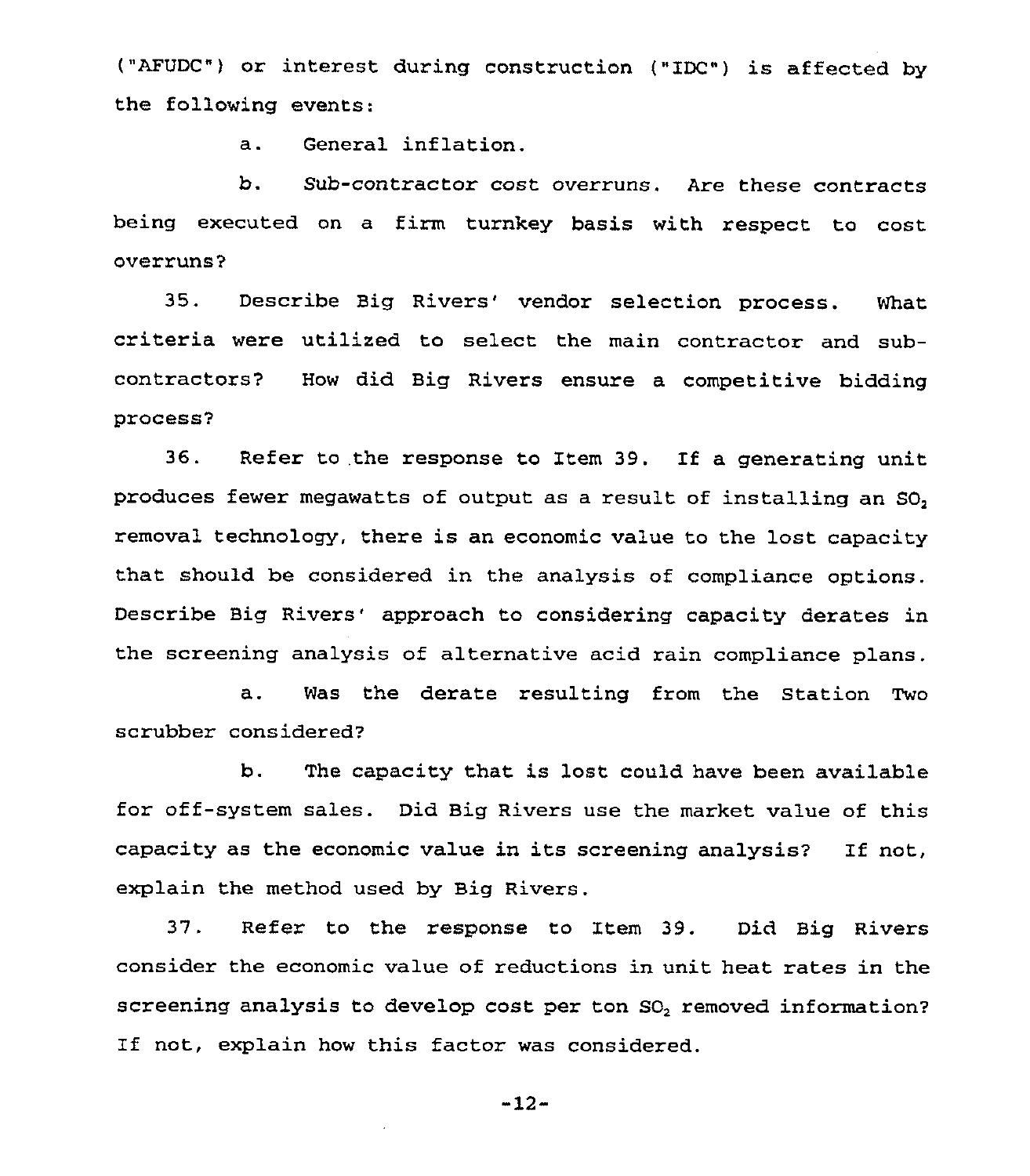38. Refer to the response to Item 39 at page 63.

a. Does this response apply to the UPLAN analysis rather that the screening analysis? If no, explain.

b. What was Big Rivers' approach to considering capacity derates in the UPLAN modelina of alternative acid rain compliance plans? Expand the response to include more detail and an example to illustrate the adjustments. Explain why any adjustments were made.

39. Provide a sensitivity analysis that examines the potential for lower than expected load. The "low" load scenario should be defined as the current load forecast adjusted to exclude 75 percent of the planned off-system sales.

a. Using the same methodology as presented in the Compliance Plan Reassessment study, with the above assumption, provide an analysis of Plans 1, 4, 5, and 7 as defined in Exhibit DS-1 on page 29.

b. Provide the UPLAN model inputs and outputs for this analysis.

c. Provide the spreadsheet outputs for this analysis similar to those provided in response to Item 15

40. The response to Item 10 identifies the concerns originally expressed by Henderson Municipal Power and Light's ("HMPaL") former general manager relating to the scrubbing of HMPaL's Station Two.

-13-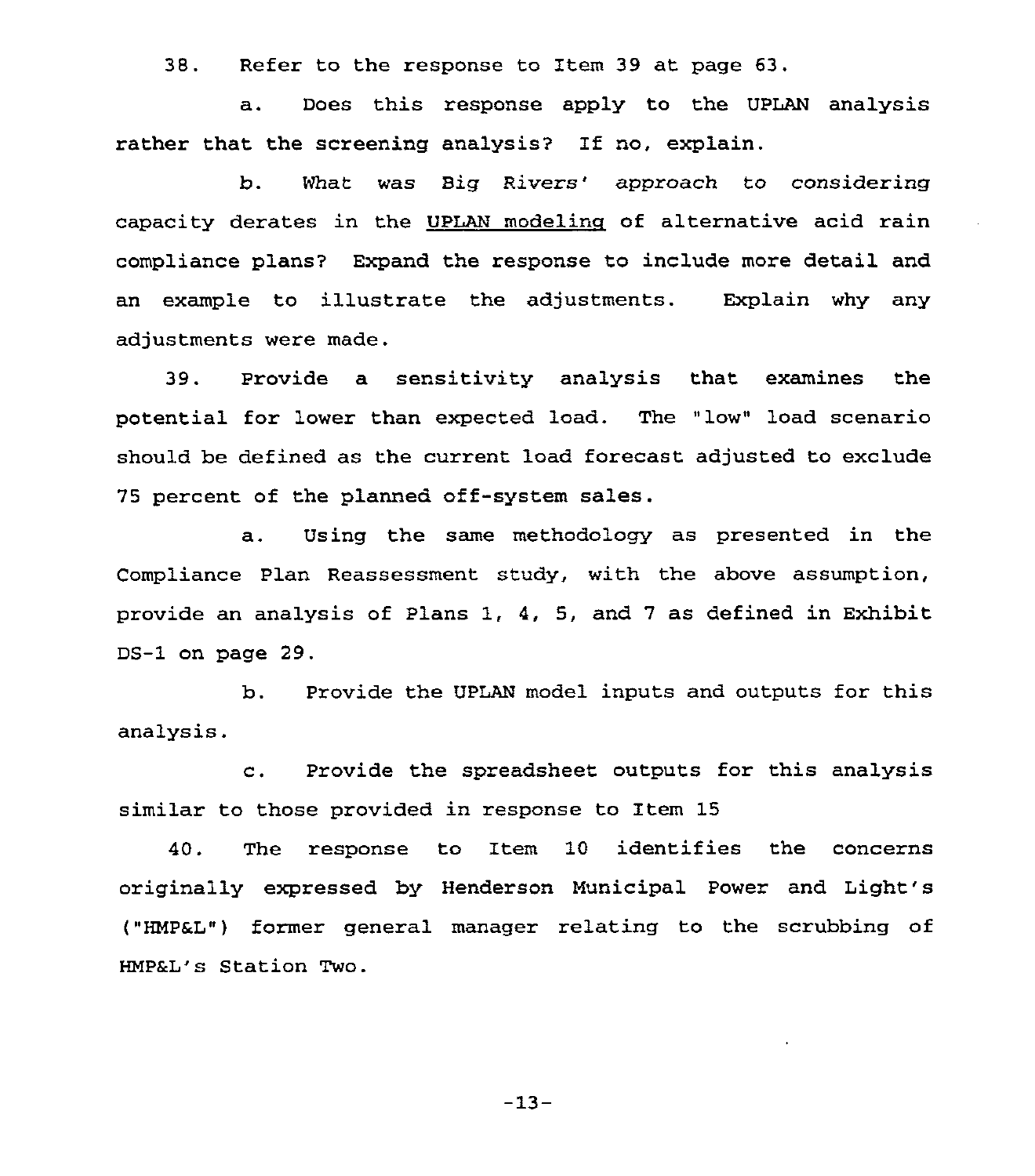a. Have other officials with HMPaL or the City of Henderson ("Henderson") expressed similar concerns to Big Rivers? If yes, identify these officials and state their specific concerns.

b. To the best of Big Rivers knowledge, why did HMP&L decided to install scrubbers at Station Two?

41. Refer to the response to Item 68. Identify and explain in detail the allocation approaches or methodologies which Big Rivers plans to use.

42. Refer to the response to Item 75. Identify and explain in detail all areas in which Big Rivers and Henderson initially disagreed with regard to the compliance plans. Provide all documents in which these initial positions were discussed.

43. Refer to the response to Item 77. Explain why Big Rivers' inclusion of all environmental compliance activities since the twelve months ended December 31, 1992 is in the best interest of ratepayers.

44. Big Rivers has proposed to activate its environmental surcharge in July 1995 and to include in the surcharge all environmental compliance capital expenditures incurred after December 31, 1992. This proceeding was filed with the Commission on February 28, 1994. Explain why Big Rivers' proposal to include project costs capitalized prior to February 28, 1994 does not constitute retroactive rate-making.

45. Prepare a set of schedules showing the capital expenditures Big Rivers proposes to include in the surcharge. The schedules should be for the twelve months ended December 31, 1992,

 $-14-$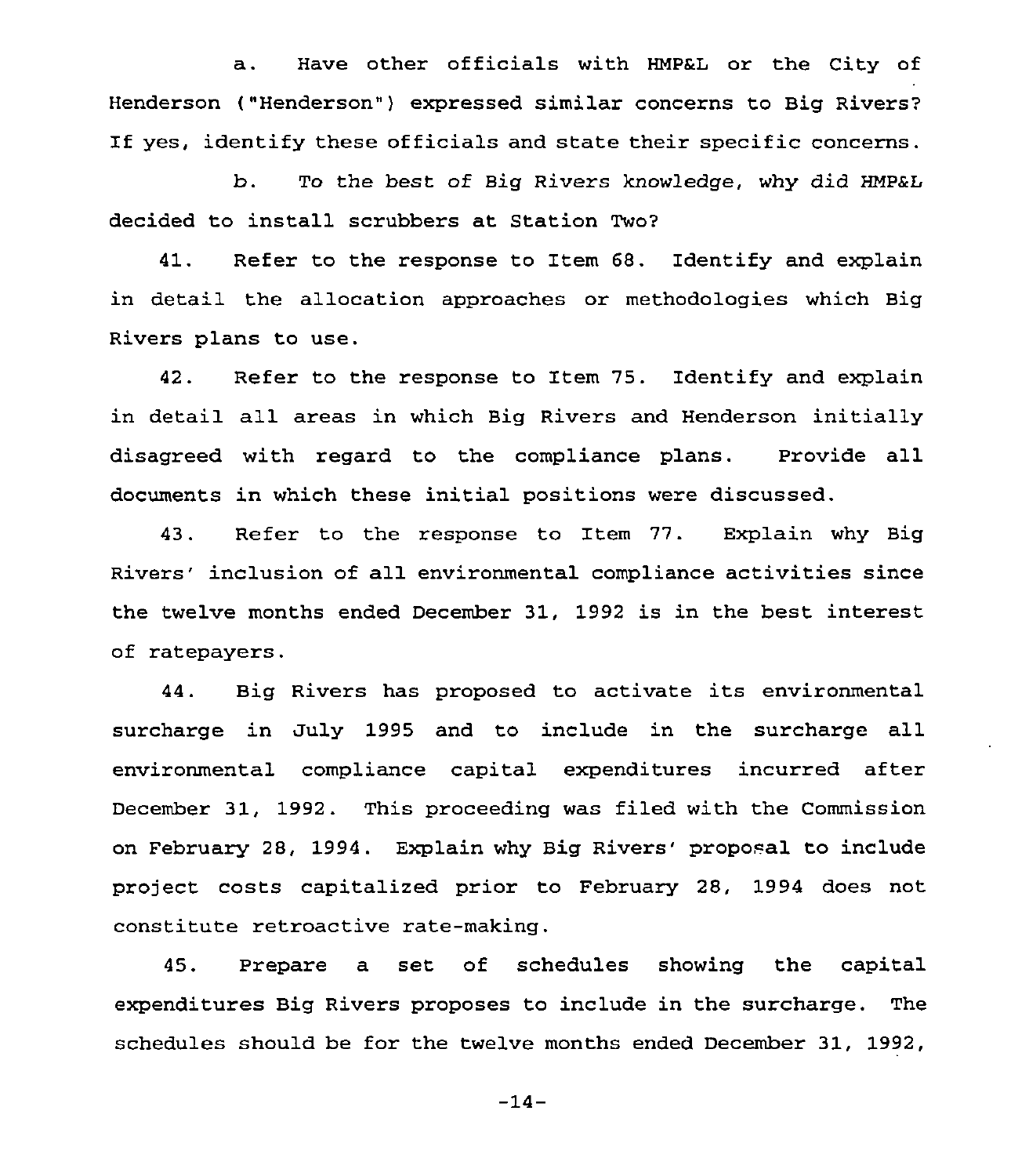the twelve months ended December 31, 1993, and the twelve months ended February 28, 1994. Each schedule shall include the following information for each project:

a. Plant in service balance.

b. The portion in part (al subject to AFUDC or IDC.

c. The accumulated depreciation on plant in service.

d. The Construction Work in Progress balance.

e. The source(s) of funds used to pay for the project.

f. The amount of capital cost incurred during the period and the accounting treatment utilized.

g. The amount of operating cost charged to expense during the period.

46. Refer to the response to Item 78:

a. Provide <sup>a</sup> copy of the agreement reached between Big Rivers and Henderson concerning the transfer of allowances allocated to the Coleman Plant.

b. Provide references to any decision issued by the EPA or other authoritative source which would allow for such a transfer of allocated allowances between two utilities.

c. Provide copies of any transfer forms prepared or filed with EPA. If the transfer forms have not been prepared, submit the copies when available.

d. In determining the overall environmental compliance requirements for the Big Rivers system, indicate whether the entire HMP&L system is considered a part of Big Rivers' system.

-15-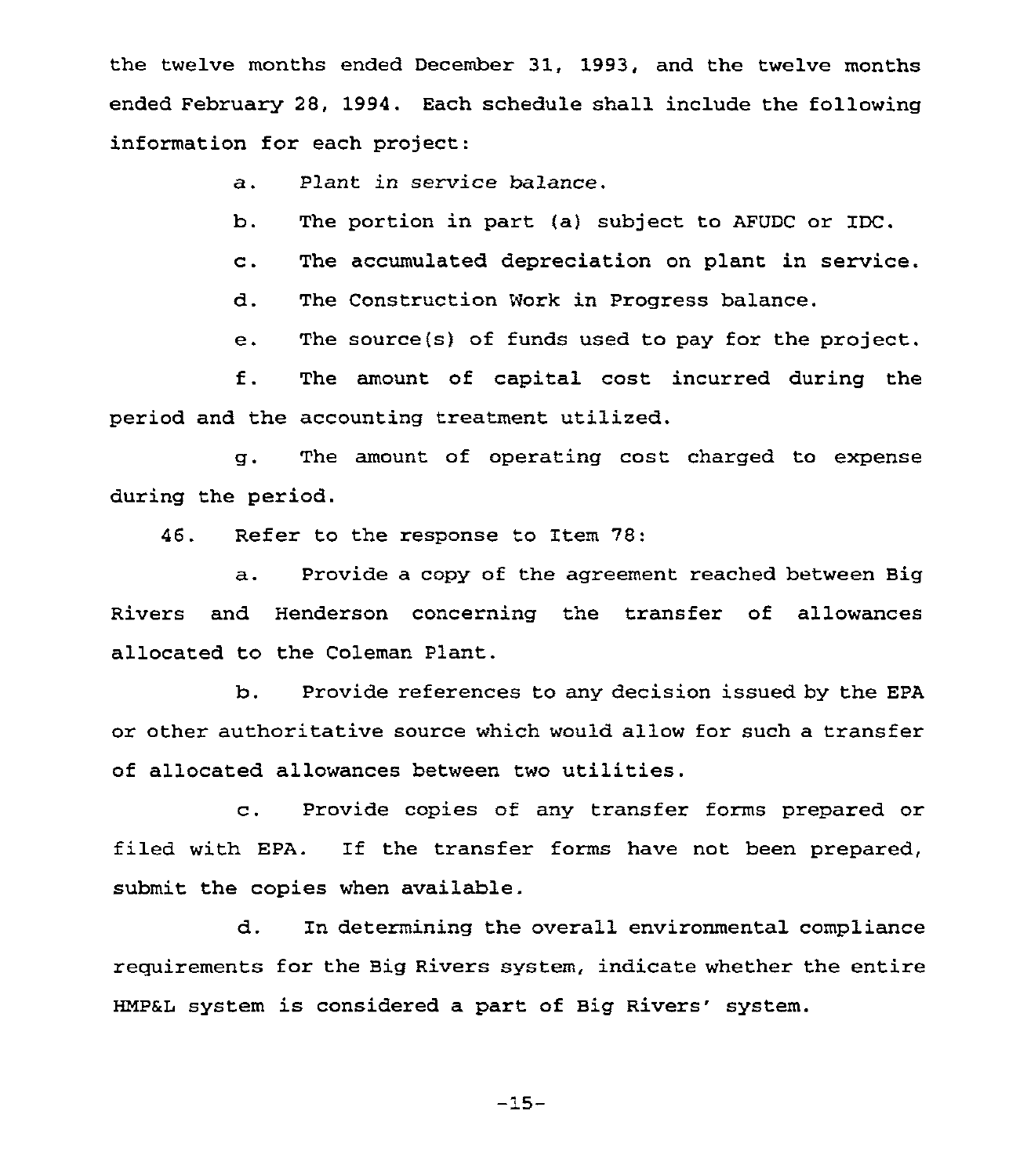47. Pefer to the response to Item 82. Indicate the status of the audit opinion from KPMG Peat Marwick and request for approval from the Rural Electrification Administration. If available, provide copies of any written responses received.

48. Refer to the response to Item 83. If the current weighted average debt rate is actually 7.54 percent, explain why Big Rivers proposed a rate of 8.0 percent.

49. Concerning the proposed 8.0 percent rate of return on environmental compliance capital expenditures:

a. Does Big Rivers consider an 8.0 percent return on compliance related capital expenditures to be a reasonable return7 If not, explain.

b. Provide any studies or analyses performed for or by Big Rivers which establish that a rate of 8.0 percent is a reasonable return on compliance related capital expenditures.

50. Refer to the response to Item 84(c). Explain how Big Rivers reached the conclusion that it would be allowed to establish a new "baseline" during the two-year review of the surcharge.

51. Refer to the response to Item 85(a). Identify and explain in detail each of the allocation approaches and methodologies which Big Rivers plans to use.

<sup>52</sup> . Refer to the response to Item 86(b) . Provide the same cost detail using amounts for the twelve months ended January 31, 1994.

 $-16-$